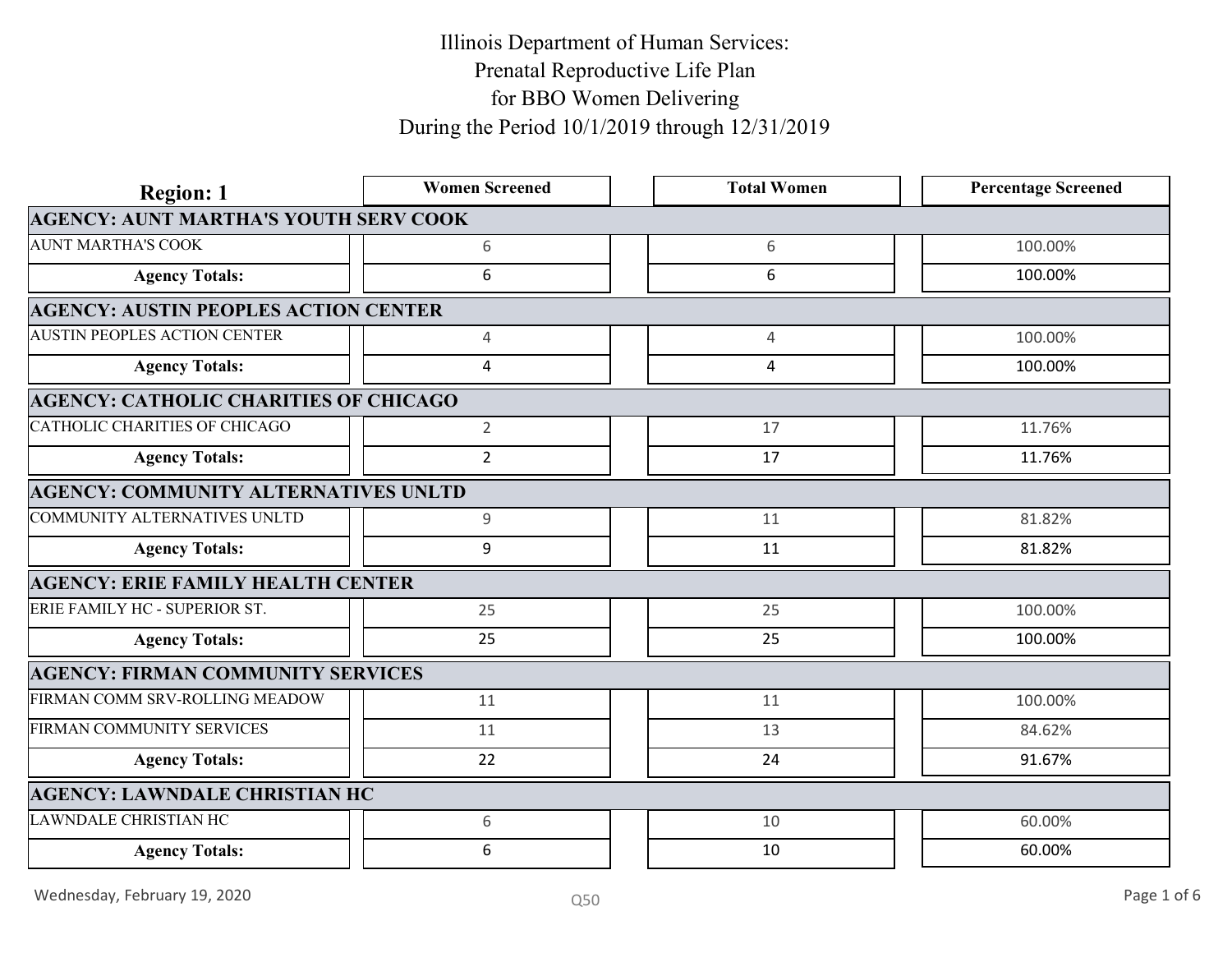| <b>Women Screened</b>                         | <b>Total Women</b> | <b>Percentage Screened</b> |
|-----------------------------------------------|--------------------|----------------------------|
| <b>AGENCY: NEAR NORTH HS - WINFIELD MOODY</b> |                    |                            |
|                                               | 16                 | 93.75%                     |
| 15                                            | 16                 | 93.75%                     |
| <b>AGENCY: SINAI COMMUNITY INSTITUE</b>       |                    |                            |
|                                               |                    | 63.64%                     |
|                                               | 11                 | 63.64%                     |
| 96                                            | 124                | 77.42%                     |
|                                               |                    |                            |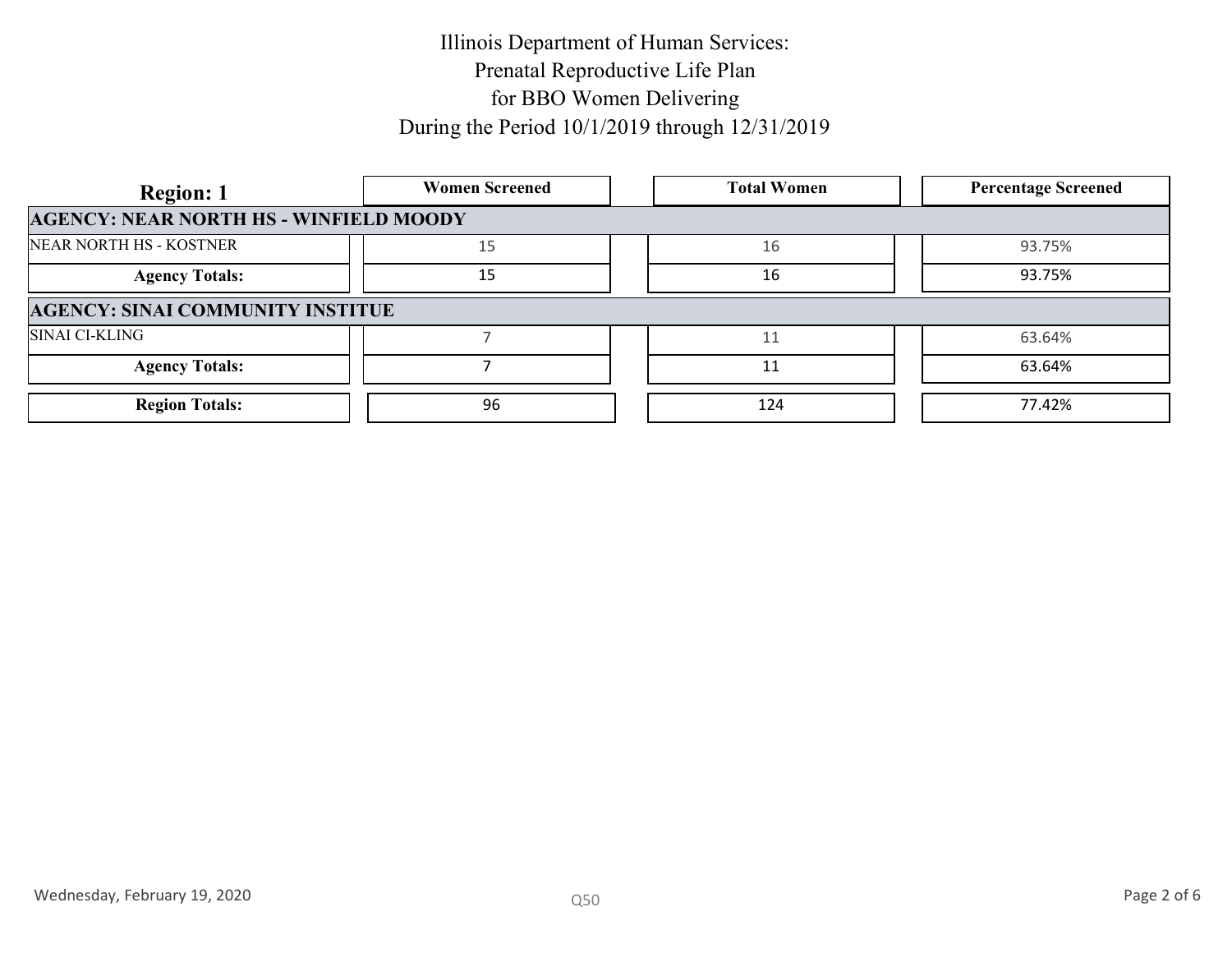| <b>Region: 2</b>             | <b>Women Screened</b> | <b>Total Women</b> | <b>Percentage Screened</b> |
|------------------------------|-----------------------|--------------------|----------------------------|
| <b>AGENCY: DUPAGE CHD</b>    |                       |                    |                            |
| <b>DUPAGE CHD - WHEATON</b>  | 16                    | 16                 | 100.00%                    |
| <b>Agency Totals:</b>        | 16                    | 16                 | 100.00%                    |
| <b>AGENCY: WILL CHD</b>      |                       |                    |                            |
| WILL CHD                     | 29                    | 30                 | 96.67%                     |
| <b>Agency Totals:</b>        | 29                    | 30                 | 96.67%                     |
| <b>AGENCY: WINNEBAGO CHD</b> |                       |                    |                            |
| WINNEBAGO CHD                | $5\phantom{.0}$       | $5\phantom{.0}$    | 100.00%                    |
| <b>Agency Totals:</b>        | $5\phantom{.}$        | 5                  | 100.00%                    |
| <b>Region Totals:</b>        | 50                    | 51                 | 98.04%                     |
|                              |                       |                    |                            |
|                              |                       |                    |                            |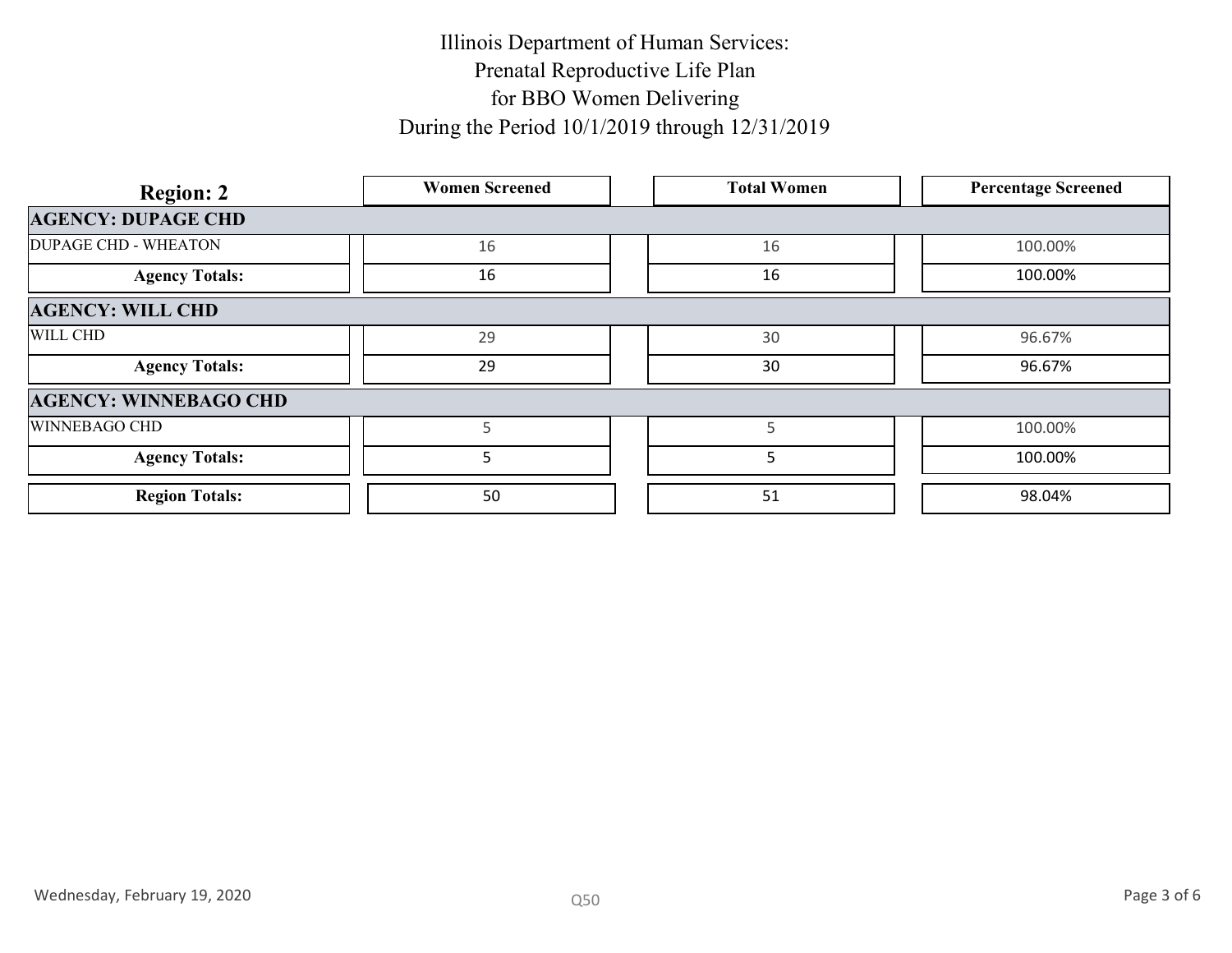| <b>Region: 3</b>              | <b>Women Screened</b> | <b>Total Women</b> | <b>Percentage Screened</b> |             |
|-------------------------------|-----------------------|--------------------|----------------------------|-------------|
| <b>AGENCY: LIVINGSTON CHD</b> |                       |                    |                            |             |
| <b>LIVINGSTON CHD</b>         | $2\overline{ }$       | $\overline{2}$     | 100.00%                    |             |
| <b>Agency Totals:</b>         | $\overline{2}$        | $\overline{2}$     | 100.00%                    |             |
| <b>AGENCY: MASON CHD</b>      |                       |                    |                            |             |
| <b>MASON CHD</b>              | $\mathbf{3}$          | $\mathsf{3}$       | 100.00%                    |             |
| <b>Agency Totals:</b>         | $\mathbf{3}$          | $\mathbf{3}$       | 100.00%                    |             |
| <b>AGENCY: MCLEAN CHD</b>     |                       |                    |                            |             |
| MCLEAN CHD                    | $\overline{7}$        | $\overline{7}$     | 100.00%                    |             |
| <b>Agency Totals:</b>         | $\overline{7}$        | $\overline{7}$     | 100.00%                    |             |
| <b>AGENCY: TASC</b>           |                       |                    |                            |             |
| <b>TASC</b>                   | $\overline{2}$        | $\mathsf 3$        | 66.67%                     |             |
| <b>Agency Totals:</b>         | $\overline{2}$        | $\overline{3}$     | 66.67%                     |             |
| <b>AGENCY: TAZEWELL CHD</b>   |                       |                    |                            |             |
| <b>TAZEWELL CHD</b>           | $\mathbf{1}$          | $\mathbf{1}$       | 100.00%                    |             |
| <b>Agency Totals:</b>         | $\mathbf{1}$          | $\mathbf{1}$       | 100.00%                    |             |
| <b>Region Totals:</b>         | 15                    | 16                 | 93.75%                     |             |
|                               |                       |                    |                            |             |
|                               |                       |                    |                            |             |
|                               |                       |                    |                            |             |
| Wednesday, February 19, 2020  | Q50                   |                    |                            | Page 4 of 6 |
|                               |                       |                    |                            |             |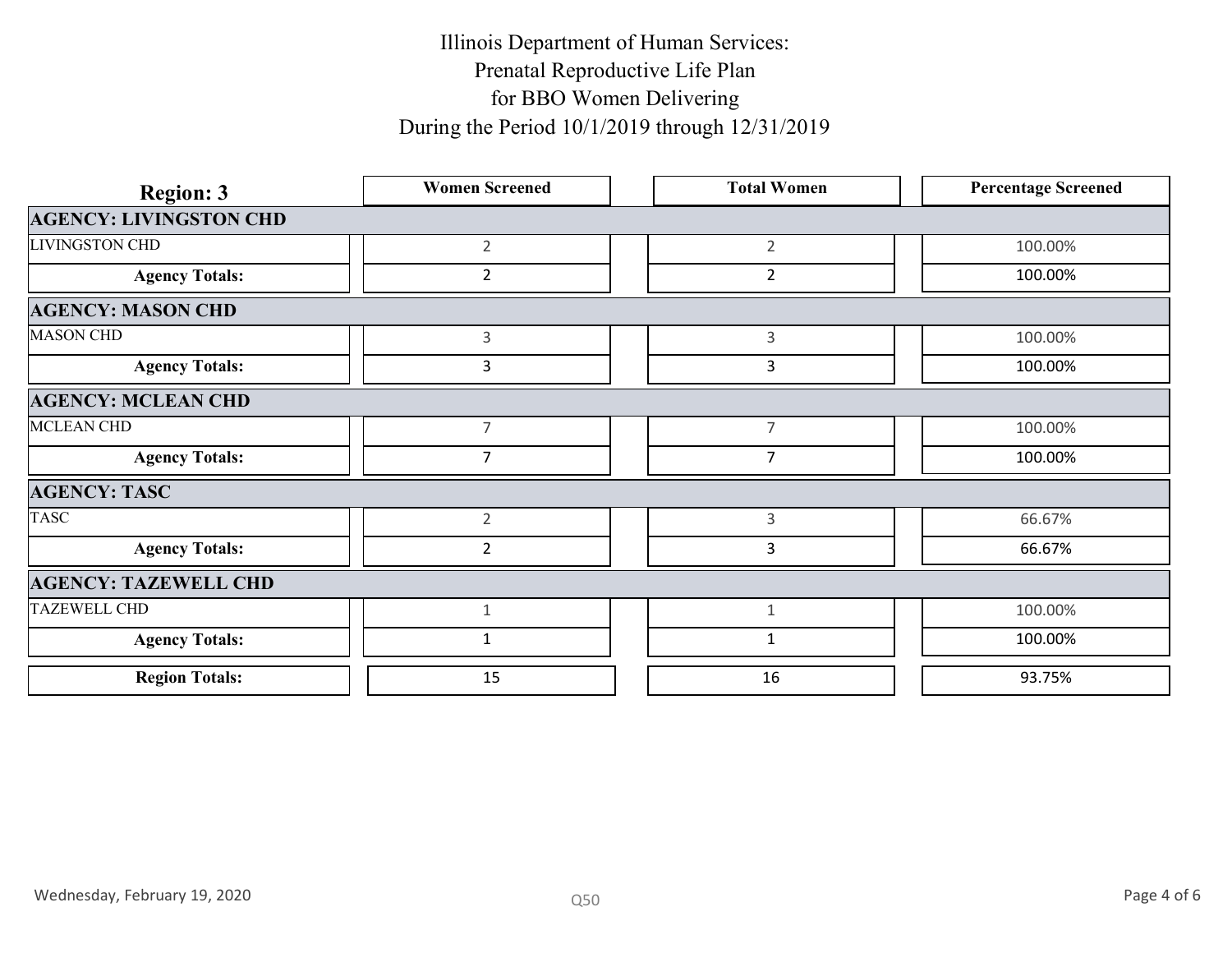| <b>Region: 4</b>            | <b>Women Screened</b> | <b>Total Women</b> | <b>Percentage Screened</b> |
|-----------------------------|-----------------------|--------------------|----------------------------|
| <b>AGENCY: ADAMS CHD</b>    |                       |                    |                            |
| <b>ADAMS CHD</b>            | $5\phantom{.}$        | 5                  | 100.00%                    |
| <b>Agency Totals:</b>       | $5\phantom{.0}$       | $\overline{5}$     | 100.00%                    |
| <b>AGENCY: MACON CHD</b>    |                       |                    |                            |
| <b>MACON CHD</b>            | $\mathsf{3}$          | $\mathbf{3}$       | 100.00%                    |
| <b>Agency Totals:</b>       | $\mathbf{3}$          | $\mathbf{3}$       | 100.00%                    |
| <b>AGENCY: SANGAMON CHD</b> |                       |                    |                            |
| <b>SANGAMON CHD</b>         | $\mathbf{1}$          | $\mathbf 1$        | 100.00%                    |
| <b>Agency Totals:</b>       | $\mathbf{1}$          | $\mathbf{1}$       | 100.00%                    |
| <b>Region Totals:</b>       | $\boldsymbol{9}$      | 9                  | 100.00%                    |
|                             |                       |                    |                            |
|                             |                       |                    |                            |